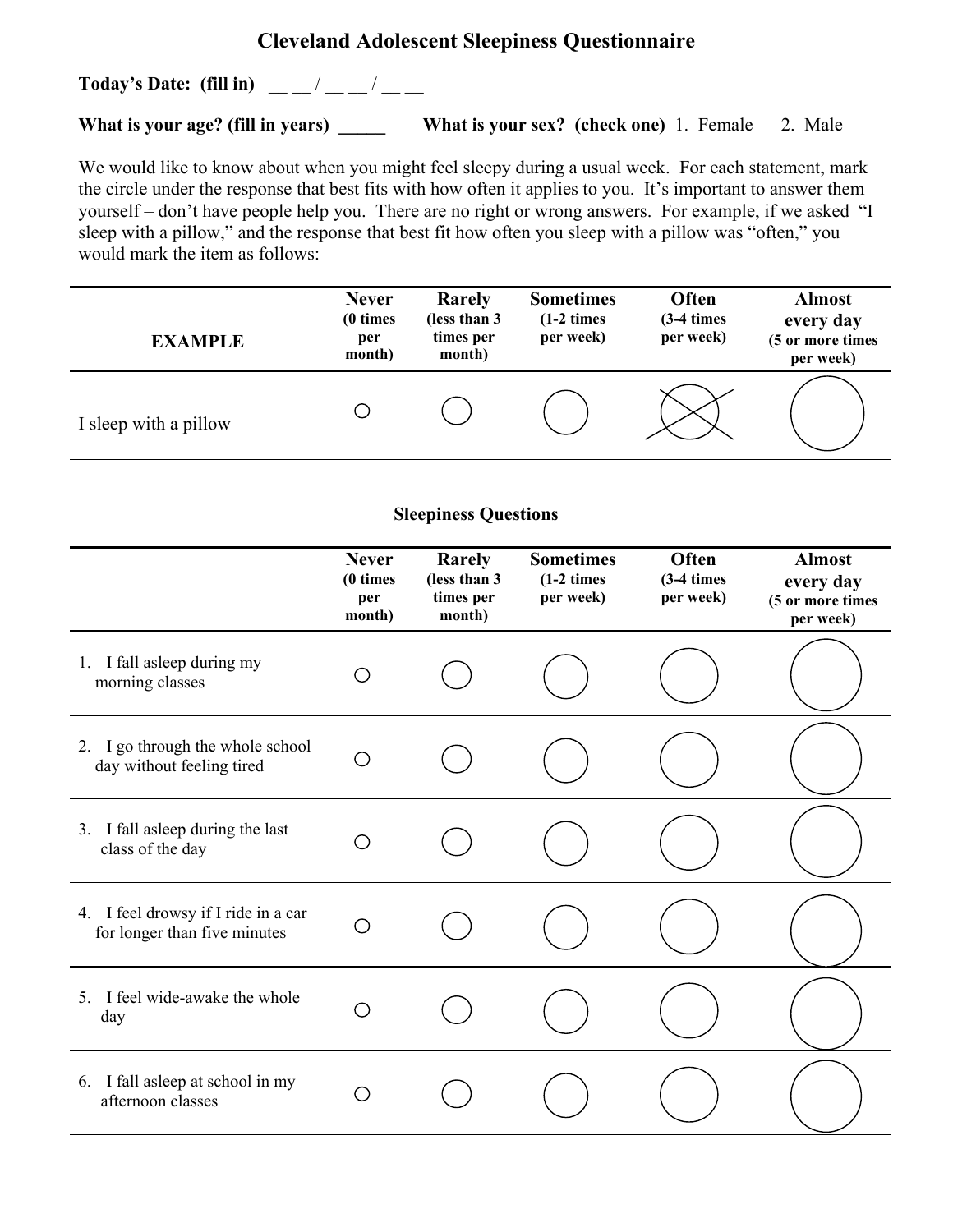|                                                                                                | <b>Never</b><br>(0 times<br>per<br>month) | Rarely<br>(less than 3<br>times per<br>month) | <b>Sometimes</b><br>$(1-2 \times)$<br>per week) | Often<br>$(3-4 \times)$<br>per week) | <b>Almost</b><br>every day<br>(5 or more times<br>per week) |
|------------------------------------------------------------------------------------------------|-------------------------------------------|-----------------------------------------------|-------------------------------------------------|--------------------------------------|-------------------------------------------------------------|
| 7. I feel alert during my classes                                                              | O                                         |                                               |                                                 |                                      |                                                             |
| 8. I feel sleepy in the evening<br>after school                                                | ◯                                         |                                               |                                                 |                                      |                                                             |
| 9. I feel sleepy when I ride in a<br>bus to a school event like a field<br>trip or sports game | О                                         |                                               |                                                 |                                      |                                                             |
| 10. In the morning when I am in<br>school, I fall asleep                                       | ()                                        |                                               |                                                 |                                      |                                                             |
| 11. When I am in class, I feel<br>wide-awake                                                   | О                                         |                                               |                                                 |                                      |                                                             |
| 12. I feel sleepy when I do my<br>homework in the evening after<br>school                      | O                                         |                                               |                                                 |                                      |                                                             |
| 13. I feel wide-awake the last<br>class of the day                                             | ( )                                       |                                               |                                                 |                                      |                                                             |
| 14. I fall asleep when I ride in a<br>bus, car, or train                                       |                                           |                                               |                                                 |                                      |                                                             |
| 15. During the school day, there<br>are times when I realize that I<br>have just fallen asleep | O                                         |                                               |                                                 |                                      |                                                             |
| 16. I fall asleep when I do<br>schoolwork at home in the<br>evening                            |                                           |                                               |                                                 |                                      |                                                             |

Copyright © 2007 American Academy of Sleep Medicine. **Copyright © 2007 American Academy of Sleep Medicine**

The authors of the Cleveland Adolescent Sleepiness Questionnaire (CASQ) invite teachers, clinicians and researchers to use the measure and to share their findings so that the CASQ may be improved. Access to a PDF of the full paper is<br> **the condition is the full paper** is **the condition of the full paper** is **the condition of the full pa** available at: <u>http://www.aasmnet.org/jcsm/ViewAbstract.aspx?pid=26971</u>. Please cite this source when using the CASQ:<br>.

excessive daytime sleepiness in adolescents. J Clin Sleep Med 2007;3(6):603-12. **Spilsbury JC, Drotar D, Rosen CL et al. The Cleveland Adolescent Sleepiness Questionnaire: a new measure to assess**